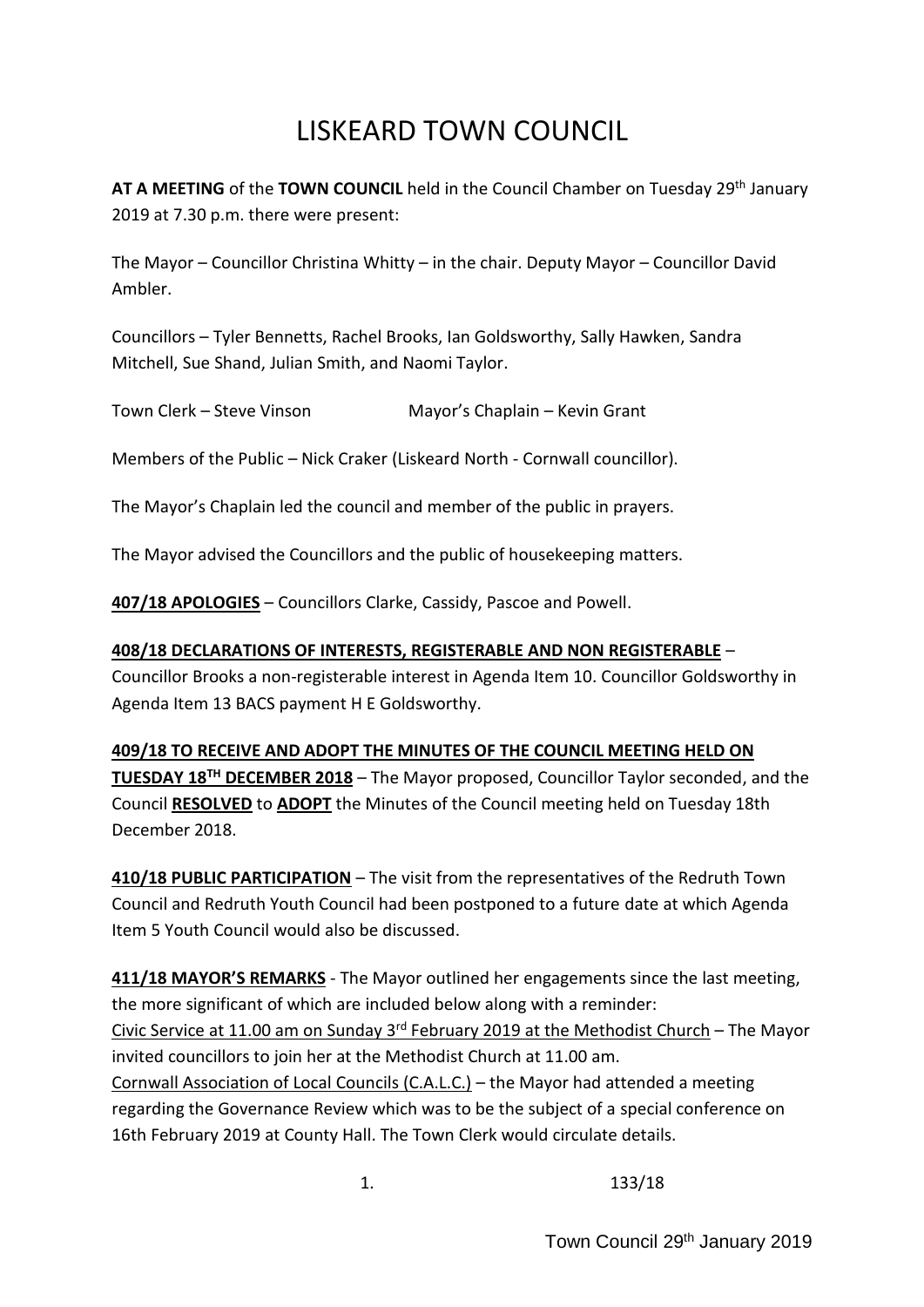British Heart Foundation (BHF) Swimathon – The Mayor thanked, the Deputy Mayor and Councillor Smith for joining her two grandchildren to help raise £586 in sponsorship. The money raised was divided £351.60 to the British Heart Foundation and £234.40 to the Mayors Charity. The British Heart Foundation presented a shield to the team for having raised the most money. The Mayor noted that the Town Council team had last won the most sponsorship raised shield in 2016.

## **412/18 COMMITTEE MEETINGS**

**a. COMMUNICATIONS & ENGAGEMENT COMMITTEE HELD ON TUESDAY 8 JANUARY 2019** - Councillor Brooks proposed, Councillor Hawken seconded, and the Council **RESOLVED** to **NOTE** the minutes of the Communications & Engagement Committee held on Tuesday 8 th January 2019.

**b. FACILITIES COMMITTEE HELD ON TUESDAY 15 JANUARY 2019** – Councillor Goldsworthy proposed, Councillor Smith seconded, and the Council **RESOLVED** to **NOTE** the minutes of the Facilities Committee held on Tuesday 15<sup>th</sup> January 2019.

**c. FINANCE, ECONOMIC DEVELOPMENT & GENERAL PURPOSES COMMITTEE HELD ON TUESDAY 22 JANUARY 2019** – The Mayor proposed, Councillor Brooks seconded, and the Council **RESOLVED** to **NOTE** the minutes of the Finance, Economic Development & General Purposes Committee held on Tuesday 22 January 2019.

**413/18 TOWN CLERK'S UPDATE – ITEMS FROM THE 18TH DECEMBER 2018 COUNCIL NOT ALREADY ON THE AGENDA** – None to report.

**414/18 BUDGET AND PRECEPT SETTING 2019/2020 (RECOMMENDATION FROM THE FINANCE, ECONOMIC DEVELOPMENT & GENERAL PURPOSES COMMITTEE 22ND JANUARY 2019)** – The Deputy Mayor proposed, Councillor Taylor seconded and the Council **RESOLVED** to set a budget of £561,816 in the 2019/2020 financial year. The Mayor proposed, Councillor Smith seconded and the Council **RESOLVED** to set a precept of £438,960 in the 2019/2020 financial year.

Councillor Brooks spoke for information on the item and left the room at 8.00 pm

**415/18 LYSKERRYS SUSTAINABLE FUNDING (REFERRED FROM THE COMMUNICATIONS & ENGAGEMENT COMMITTEE 8TH JANUARY 2019** – Following discussions, Councillor Shand proposed, Councillor Taylor seconded and the Council **RESOLVED** that the funding be approved subject to the release of the second £4,000 being subject to the approval of Council.

Councillor Brooks returned to the meeting at 20.25.

2. 134/18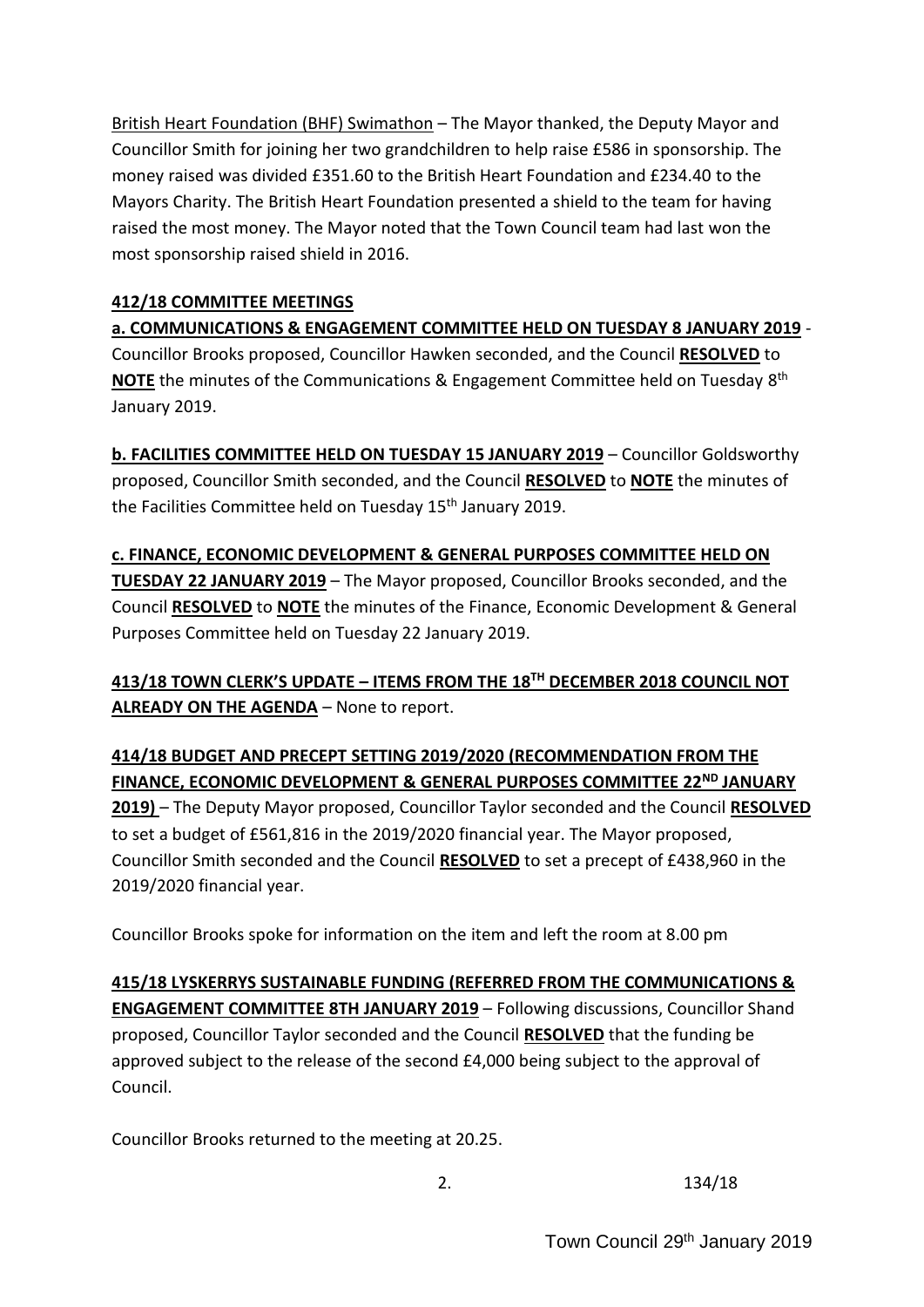# **416/18 COUNCILLOR JULIAN SMITH – PLANNING COMMITTEE** – The Mayor proposed,

Councillor Taylor seconded and the Council **APPROVED** that Councillor Julian Smith become a full member of the Planning Committee.

## **417/18 NOMINATIONS FOR MAYOR AND DEPUTY MAYOR FOR THE 2019/2020 CIVIC YEAR**

– The Mayor proposed, Councillor Brooks seconded and the Council **RESOLVED** to approve the proposed timetable –

4th February 2019 – send all councillors both nomination forms

22nd February 2019 – noon closing date for receipt of nomination forms

26th February 2019 Council meeting – inform Council of receipt of nomination forms and hold any necessary votes.

22nd May 2019 – Mayor Choosing – formal end of 2018/2019 Mayoral year and commencement of 2019/2020.

**418/18 SCHEDULE OF PAYMENTS** – The Mayor proposed, the Deputy Mayor seconded and the Council **RESOLVED** to approve the schedule of payments.

## **419/18 OTHER REPORTS** – None

## **420/18 CORNWALL COUNCIL PLANNING DECISIONS** – noted.

## **421/18 CORNWALL COUNCIL COUNCILLOR UPDATES** – **Nick Craker** – Climate Change -

Cornwall Council had approved a series of measures and some of these might be applicable for consideration and adoption by the Town Councils.

Investment Programme – Cornwall Council had approved the funding to provide 250 houses to help reduce their current bill for Bed & Breakfast.

Tamar Bridge & Torpoint Ferry Tolls – The tolls are to increase by 33%. It was noted that the act of parliament limited how the bridge and ferries could be operated. Cornwall Council were to ask the Government to review the act and potentially have the Department of Transport take financial responsibility for the facilities.

**Sally Hawken** – Cattle Market – Liskeard was one of only two places in the country selected for the application of resources to carry out a "Charette" consultation excercise. This would be launched on 12<sup>th</sup> February. The workshops would be on the 8<sup>th</sup> March and 9<sup>th</sup> March and the feedback session 12<sup>th</sup> March.

South East Cornwall Project Officer – details had been circulated of a new Cornwall Council post currently being recruited. This person would work on a range of Cornwall Council projects in Liskeard, as well as Saltash, Torpoint and Looe.

South East Cornwall Regeneration Paper – was going to Cornwall Council's Cabinet in March.

3. 135/18